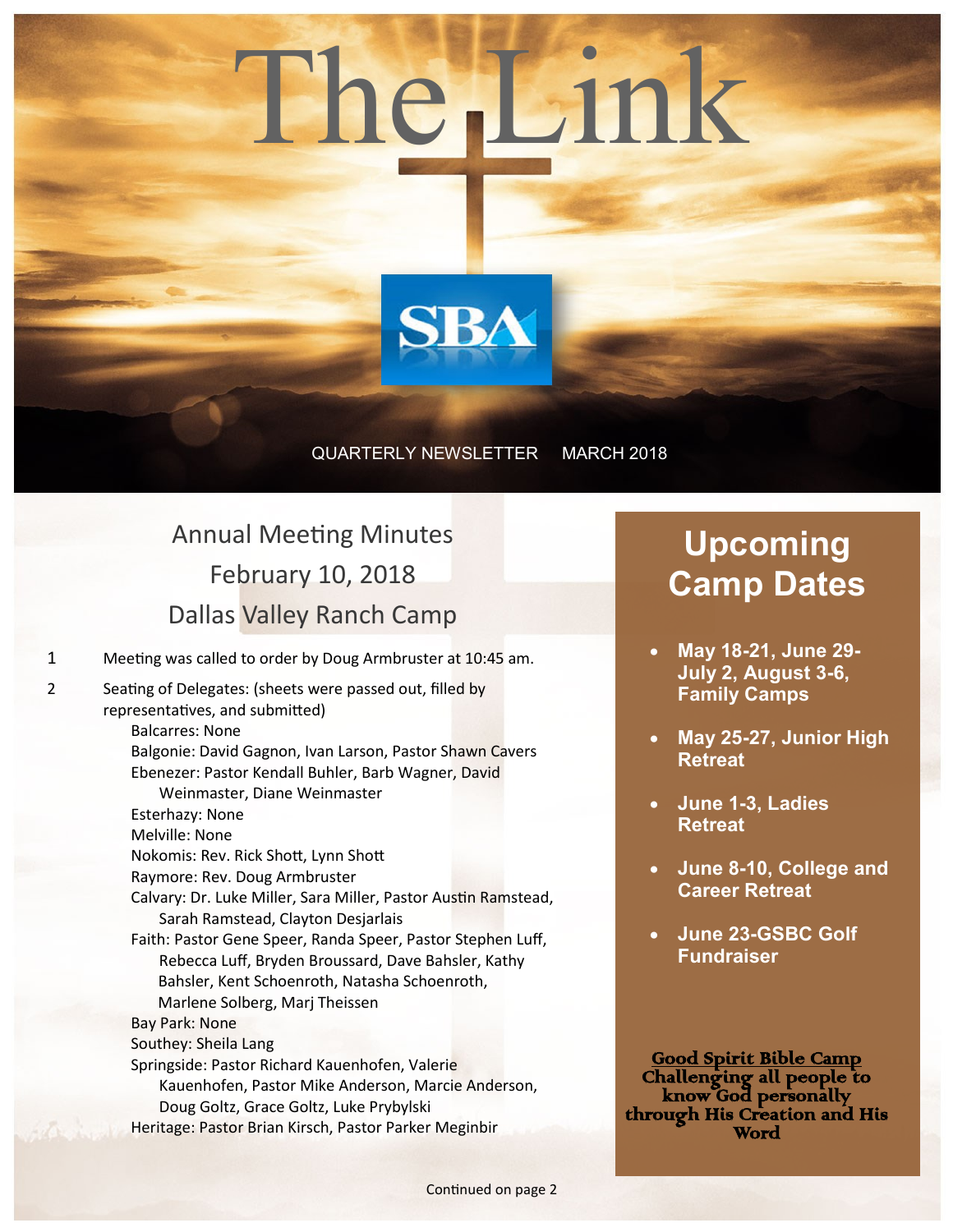### Annual Meeting Minutes...continued from page 1

- 3 Seating of Invited Guests. Dan Hamil, Executive Director of NAB was recognized as a guest.
- 4 Affirmation of churches, read by Rev. Richard Kauenhofen.
- 5 Approval of Agenda. Motion to accept agenda as presented by Pastor Kendall Buhler, seconded by Valerie Kauenhofen. Carried.
- 6 Reading of minutes. Motion to suspend reading of the minutes by Pastor Brian Kirsch, seconded by Pastor Luke Miller. Carried.
- 7 Approval of Minutes. Motion to approve minutes by David Gagnon, seconded by Pastor Gene Speer. Carried.
- 8 Elections

Moderator: Ask for nominations. No nominations. Move nominations cease by Pastor Rick Shott, seconded by Clayton Desjarlais. Carried.

Vice-Moderator: Ask for nominations. No nominations. Move nominations cease by Pastor Rick Shott, seconded by David Weinmaster. Carried.

Treasurer: Ask for nominations. No nominations. Move nominations cease. Carried

Member at Large: Ask for nominations. No nominations. Move nominations cease. Carried.

Credentials Committee: Motion to appoint Pastor Richard Kauenhofen by Valerie Kauenhofen, seconded by Pastor Rick Shott. Move nominations cease by Pastor Kendall Buhler. Carried.

GSBC Chair: Ask for nominations. No nominations. Move nominations cease. Carried

GSBC Secretary: Motion to appoint Vicky Breitkreuz by Mike Anderson. Move nominations cease. Carried. Encouragement by Doug to leadership development in our churches, not only for local leadership but at an association level as well. Time was spent in prayer for these open SBA roles.

Question: Returning to churches to ask people to serve, are there job descriptions? There is information in SBA constitution on roles.

Question: How often are meetings? Leadership and Executive meet quarterly or as often as needed to conduct the business of SBA.

- 9 SBA Budget. Motion to accept SBA 2018 Budget by Sheila Lang, seconded by David Gagnon. The giving from churches has been the highest ever, and without the Temple Baptist sale money, the SBA still received around \$97,000. The operating budget is reflective of the true costs of running. Motion was Carried.
- 10 GSBC Budget. Surpassed largest income for the second straight year. Camp had a surplus last year and that included setting aside funds for building fund and land development. This is an aggressive budget, which includes a significant line item for a water project to improve the water at camp. Board applied for Canada Summer Jobs grants but did not check the attestation and requested accommodation to it. Have been in conversation with Service Canada about the core mandate and requirements.

Bursaries: donations are received and bursaries given to staff ranged from \$700-1200. The staff are appreciated for the sacrifice they make to serve God and campers. Encouragement to go see the improvements that have happened at camp over the last several years.

Balance statement: account funds have increased. Building fund is at around \$50,000.

Question: Bank admin charges were lower but amount remains the same for 2018? This is for online registration credit card fees that were anticipated last year but did not occur. They will be realized in 2018. Motion to accept report and adopt GSBC 2018 budget by Kathy Bahsler, seconded by Pastor Stephen Luff.



Continued on page 3